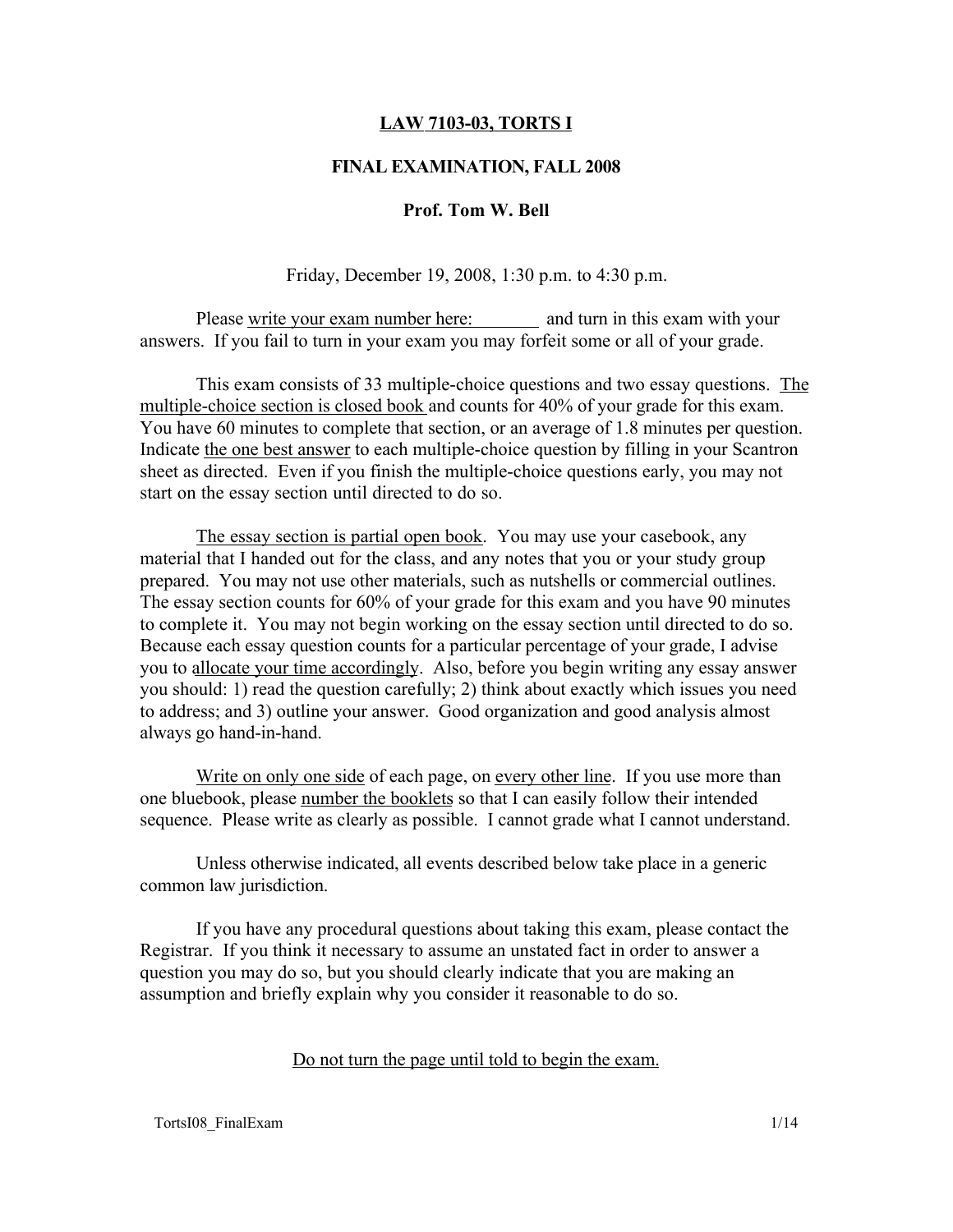Please write your exam number here: and turn in this exam with your answers. If you fail to turn in your exam you may forfeit some or all of your grade.

# Multiple Choice Questions

40% of exam's total grade (maximum time: 60 minutes, or 1.8 minutes/question)

[redacted]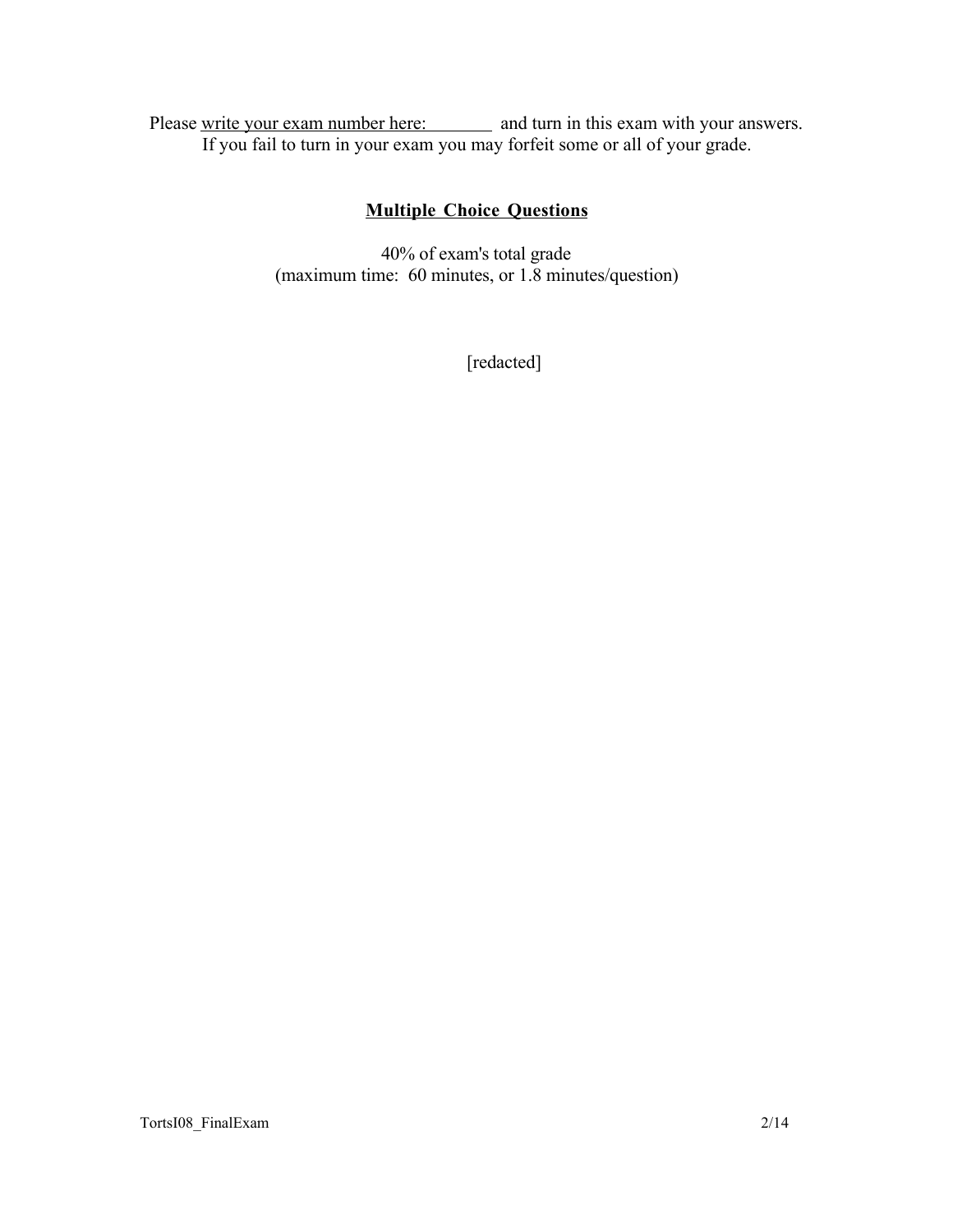Please write your exam number here: and turn in this exam with your answers. If you fail to turn in your exam you may forfeit some or all of your grade.

## Essay Question 1

30% of exam's total grade (maximum time: 45 minutes)

While using a walk-upATM on the exterior wall of one of Bankco's buildings, Vera was struck by an automobile driven by Denny, causing injuries to her leg that ultimately led to its amputation. Denny had been using Bankco's drive-through ATM, which was so oriented as to have cars using it point directly at the ATM that Vera had been using. Cars such as Denny's were supposed to turn sharply before exiting onto a public street.

Denny testified that his car malfunctioned as he pulled away from the drivethrough ATM, causing it to suddenly accelerate toward Vera and leaving him no time for him to steer away or give warning. Nothing but a painted line divided the walk-up ATM from the pavement used by vehicles using the drive-through ATM.

Because Denny is insolvent and uninsured, Vera has not bothered suing him. Instead, she has sued Bankco on grounds that it laid out its ATMs in a negligent manner. Although Bankco's facilities complied with applicable zoning and building codes, Vera has discovered that other banks often place traffic barriers between pedestrian ATMs and adjoining roadways. She has not, however, discovered evidence of any similar pedestrianauto accident at the Bankco location in question.

Immediately prior to receiving her injury, Vera had withdrawn \$200 in cash from her Bankco account. In the confusion following her injury, someone evidently stole that money. The thief was never located. In addition to the injuries caused to her leg, Vera seeks to hold Bankco liable for the theft of that \$200.

Assess the merits of Vera's tort claims against Bankco.